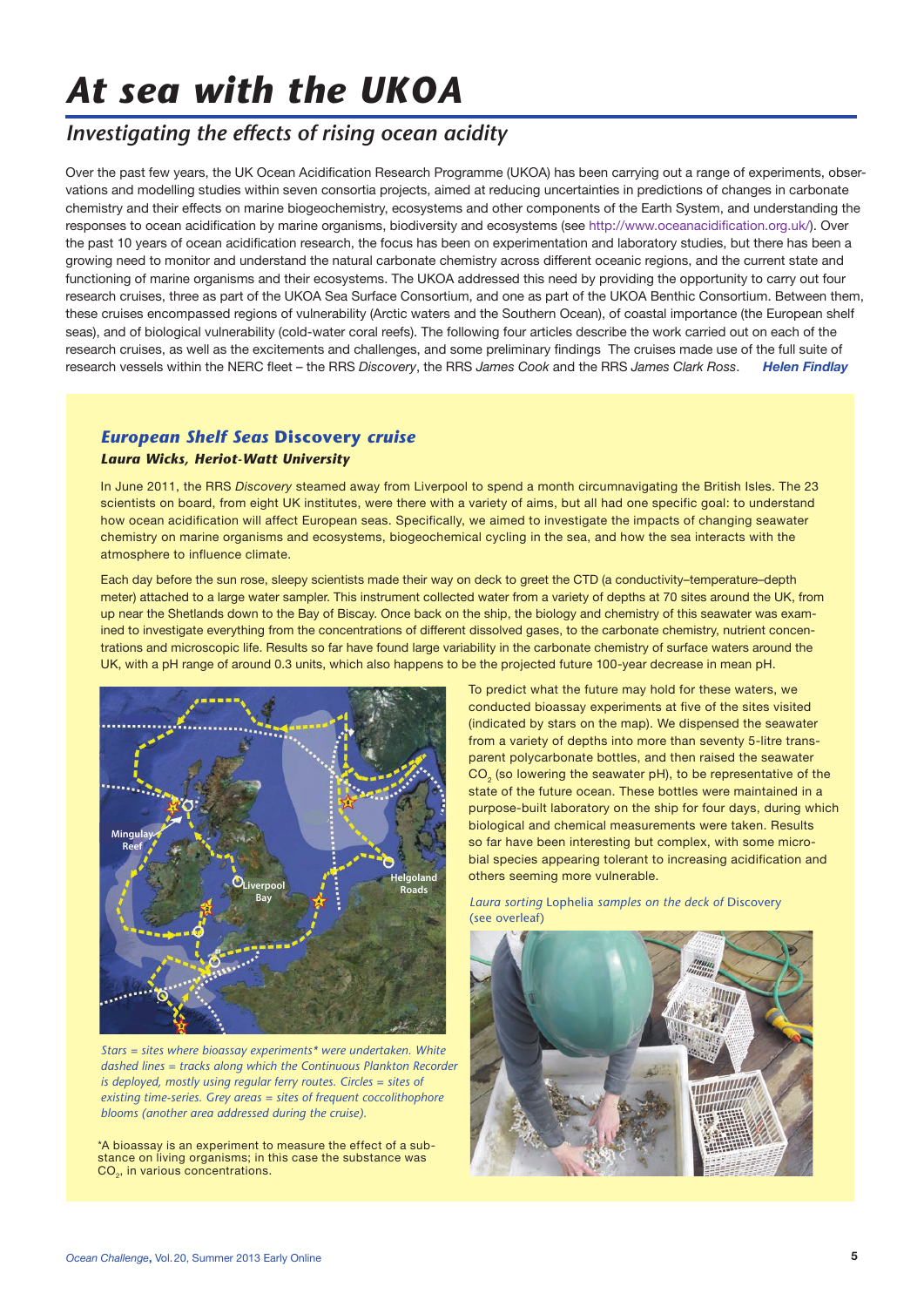But not all the scientists were on board to look at the water column; I was there with colleagues from Heriot-Watt University, Edinburgh, to examine how cold-water corals off Scotland would cope with the changing chemistry of the oceans. We collected the enigmatic species *Lophelia pertusa* from the Mingulay Reef Complex in the Hebrides, to use in short- and longterm ocean acidification experiments. Cold-water corals are among the most three-dimensionally complex deep-sea habitats known and are associated with high local biodiversity. However, their remoteness and the relatively short history of ecological research in these habitats mean that to-date we have little information on how these ecosystems will fare in the face of predicted future climate change. Our results so far show that corals exposed to increased CO $_{_2}$  conditions had significantly lower respiration rates but were able to maintain their calcification rate. This suggests they may actually be using their energy stores to survive, which would have detrimental long-term effects. The long-term experiment we are conducting is now drawing to a close at the Heriot-Watt aquarium, where cold-water corals collected by the *Discovery* have spent the last year being grown in a variety of CO $_2$  levels and temperatures. This experiment aimed to determine whether these important reef-building animals can possibly acclimate to a future changing ocean.

#### *Changing Oceans Expedition: cold-water coral*

#### *Helen Findlay, Plymouth Marine Laboratory*

The Changing Oceans research cruise onboard the RRS *James Cook* in May–June 2012, was a dedicated cold-water coral research expedition, and followed on from the trip on-board the *Discovery*, used to gather corals for experiments (*see above*). The cruise personnel was made up of 21 scientists, five ROV pilots and technicians, six technical crew and 22 ship's crew. While our main aims were to carry out reef surveys and investigate coral responses to CO<sub>2</sub> in onboard experiments, it was also critical that we characterised the present carbonate system in the seawater surrounding these deepwater reefs, particularly pH and saturation states of aragonite and calcite (two of the dominant forms of calcium carbonate minerals), in order to understand the conditions these reefs are exposed to.

We set off from Glasgow in a grey misty cloud, but arrived nearly 12 hours later to a brilliant sunrise and clear skies at our first station: the Mingulay Reef complex, off the Outer Hebrides. We spent about six days at this location. During the day, the Remote Operated Vehicle (ROV) would be sent to the reef to survey and collect samples. The samples, mainly corals and sponges, were placed into makeshift aquariums in the main hanger of the ship. In each of these tanks, the temperature and CO<sub>2</sub> concentrations were manipulated so that we could investigate how ocean acidification and warming were affecting a whole suite of parameters associated with the corals.



*Track of the Changing Oceans cruise. Stars = sites where bioassay experiments were undertaken.* 

These investigations addressed physiological impacts, such as effects on respiration and calcification, DNA, RNA and proteins, feeding, metabolism and trophic structure, as well as release of gases such as DMSP (dimethyl sulfoniopropionate, the major precursor of the climatically important gas dimethyl sulphide, DMS).



*Skeleton of the cold-water coral* Lophelia.

After Mingulay, we steamed out to Rockall Bank. Our first stop was the Logachev Mounds, large carbonate mounds with extensive living reef structures, on the south-east flank of the Rockall Bank. Out in the open sea, conditions became much rougher, and while we were able to deploy the ROV most of the time, there were a few days when the weather prevented over-side operations. During this time, we used the Moving Vehicle Profiler (MVP) to survey the nearby area for water column structure, particles and plankton.

We were operating on a 24-hour schedule, with the main ROV operations being carried out during the day. During the night we would carry out additional CTD casts and

water-sampling to investigate the short-term variability and hydrodynamic influence on the carbonate and nutrient biogeochemistry near the reefs. We conducted box-coring surveys to examine the coral habitat and local biodiversity, and gravity coring surveys to examine fossil coral carbonates. We also completed surveys of the sediment–water interface along transects of different habitats associated with the cold-water corals, using Cefas' SPI Camera equipment.

After we left Logachev, we had just a few days on the north-west flank of the Rockall Bank to survey the Pisces site. Here, we passed through a large coccolithophore bloom – a swirling eddy of blues and whites. Interestingly, we got a satellite image of the area sent to us, so we could see the bloom from space, outside our window, and in the samples that we had taken for carbon and alkalinity! After a brief stop at the Hebrides Terrace Seamount, on the eastern side of the Rockall Trough, for a couple of quick ROV dives to survey the area for JNCC (the UK Joint Nature Conservation Committee), we were steaming back towards Scotland. As we once again passed back over the Mingulay Reef complex, the sun was shining, we had amassed a huge dataset on the life and habitat of deep-water corals, and were on track to discover how they might be impacted by ocean acidification in the future.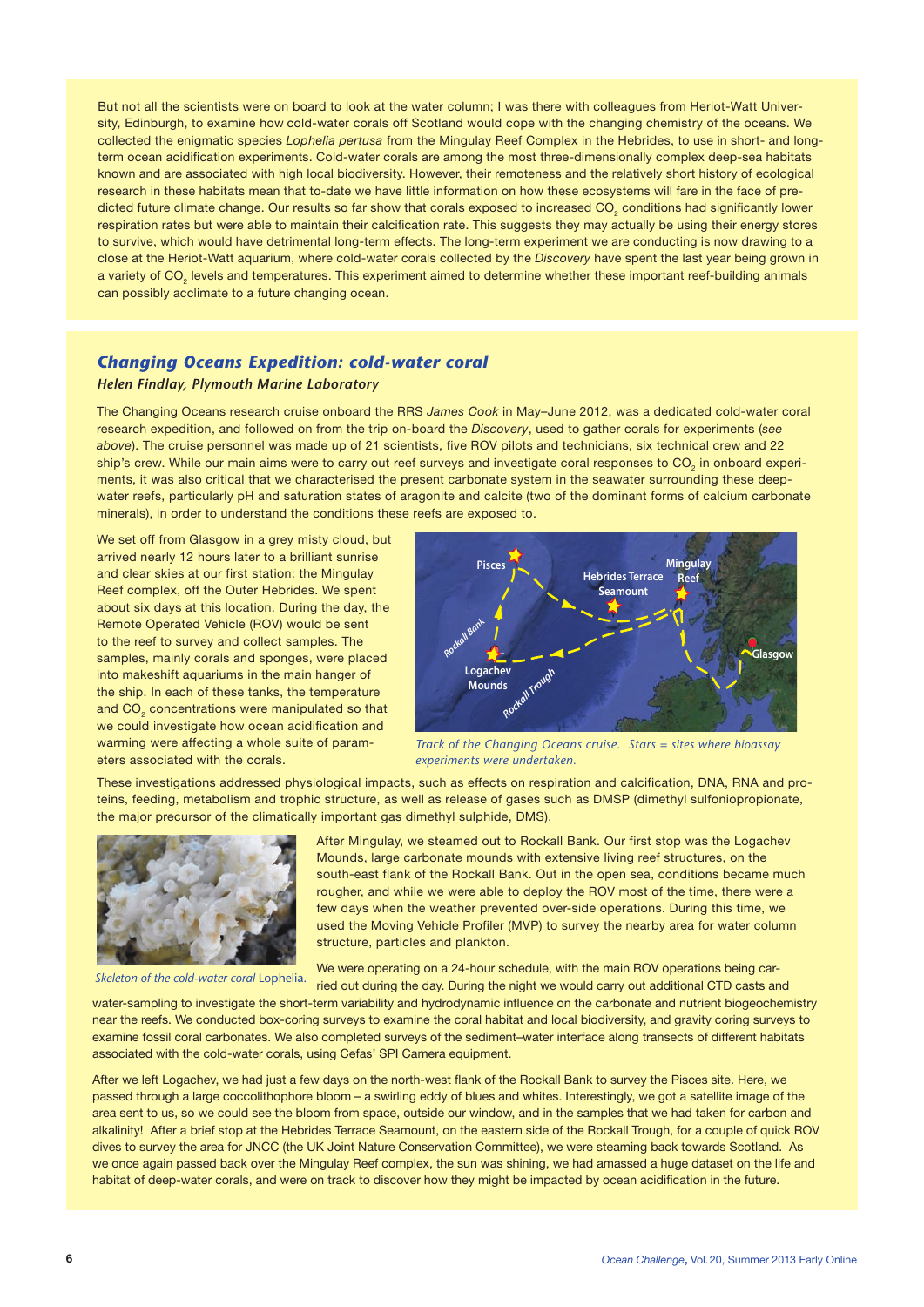# *Plankton, CO<sub>2</sub> and polar bears: ocean acidification in the Arctic*

### *Frances Hopkins, Plymouth Marine Laboratory*

As the RRS *James Clark Ross* gently steamed through the lock at Immingham docks on 1 June 2012, passing the vast industrial infrastructure that characterises this part of the North Sea coast, the 33 scientists onboard could only imagine what the next five weeks of science would bring. Most were seasoned research cruise-goers, so setting up the laboratories and settling in to life on a research vessel seemed fairly routine. However, this time there was perhaps a slightly heightened level of excitement as we all knew that this trip had the potential to be pretty special, maybe even exceptional. In the end, our expectations were surpassed.

Our voyage was part of the surface ocean consortium within the UKOA – the part of the programme that assesses how ocean acidification will affect surface ocean biology, biogeochemistry and, ultimately, climate. Onboard were scientists representing Plymouth Marine Laboratory, the National Oceanography Centre (Southampton), Essex University, University College London, the Marine Biological Association, the British Antarctic Survey, and the Scottish Association for Marine Sciences, bringing together a broad range of expertise in order to obtain a comprehensive overview of the response of the Arctic plankton ecosystem.



 $\mathrm{CO}_2$  is more soluble in colder waters. This, combined with loss of land- and sea-ice and a rapidly changing climate, means that within the next decade areas of the surface Arctic Ocean will be the first to experience the effects of ocean acidification. Our mission was to examine the response of the susceptible Arctic plankton communities to ocean acidification, and would take us on a whistle-stop tour, from the stormy and grey North Atlantic to the tranquil frozen waters of the Greenland Sea, across to the dramatic and mountainous Svalbard Archipelago, then down to the Barents Sea, before traversing back towards Iceland and spending a day surrounded by humpbacks under sunny skies in the Denmark Strait. Highlights of the trip included passing the huge, glacier-encrusted volcanic cone of the Jan Mayen islands, the midnight sun, midsummer in Ny-Ålesund, groups of orcas determinedly cruising past, humpback whales breaching around the ship in the Denmark Strait and of course, close encounters with polar bears.

The Arctic Ocean is particularly vulnerable to acidification as

*Stars = sites where bioassay experiments were undertaken. the bioassay bottles, as part of the experiment to determine rates of* 

*White dashed lines = CPR transects; circles = sites of existing timeseries Grey areas = sites of frequent coccolithophore blooms*

The ever-changing scenery and wildlife did, of course, help to keep the morale up, even though the work was hard and the days were long. The cruise involved a gruelling routine of both observational and experimental work, with early morning (or should I say the middle of the night) starts and long days of analysis. The polar summer sunlight certainly helped lift the spirits at 2.30 a.m. The observational element of the expedition comprised underway measurements of a set of key seawater characterstics every 20 n.m. or so along the cruise track, including carbonate chemistry, the composition of the microbial plankton community, and nutrients. In addition, twice a day, the full water column was sampled for an extensive range of measurements, including a suite of biological and biogeochemical standing stocks



and rates, as well as everything from trace metals to trace gases. This data will be synthesised in a large-scale multivariate statistical approach to determine how Arctic ecosystems respond to natural variations in carbonate chemistry.

To complement this observational work, we also undertook an intensive experimental regime, involving four five-day ocean acidification experiments. Surface water was collected from five contrasting locations along the cruise track (stars on map), transferred to 4-litre incubation vessels for bioassay experiments, and each vessel was treated with one of three different future CO<sub>2</sub> levels: 550 µatm, 750 µatm, 1000 µatm, along with ambient controls. At 0 h, 48 h, and 96 h a wide range of parameters were measured in order to give an overview of the response of the microbial community and associated processes (including production and cycling of DMS and DMSP) to these future conditions. Laden with reams of data, we arrived in Reykjavik in early July. Now the data analysis begins, and over the next few months we will begin to unravel the response of these vulnerable northern waters to the advancing threat of rising ocean acidity.